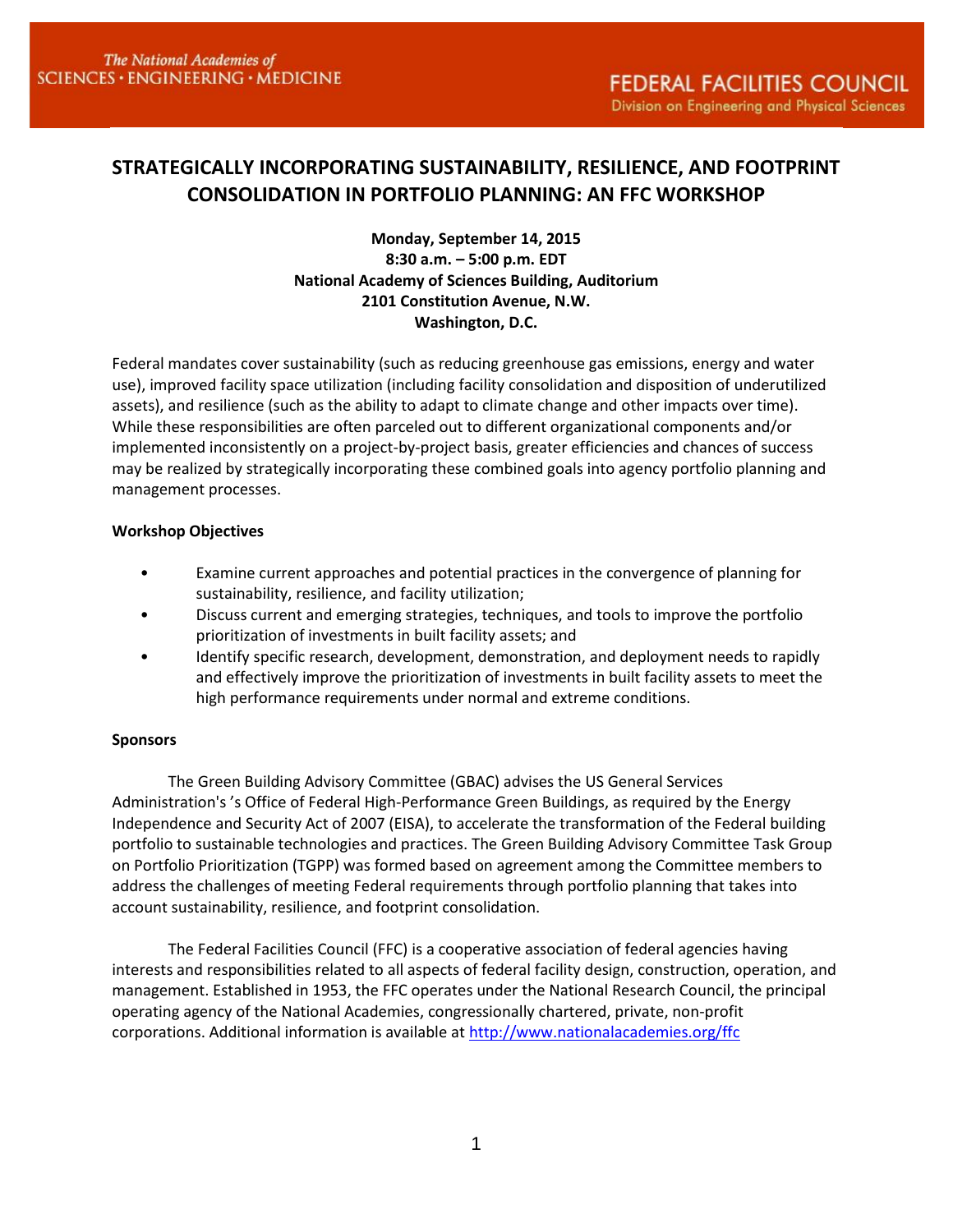# **Agenda**

### **Workshop 1 (Monday, September 14, 2015)**

| 7:30 a.m.    | Registration Check-In and Coffee                                                                   |
|--------------|----------------------------------------------------------------------------------------------------|
| 8:30a.m.     | <b>Welcoming Remarks</b>                                                                           |
| 8:40 a.m.    | Introduction: Kevin Kampschroer                                                                    |
|              | Chief Sustainability Officer of the U.S. General Services Administration                           |
|              | Keynote: Miranda A.A. Ballentine                                                                   |
|              | Assistant Secretary of the Air Force for Installations, Environment, and Energy, Headquarters U.S. |
|              | Air Force                                                                                          |
| 9:30 a.m.    | Strategic Portfolio Planning for Campus/Installations                                              |
|              | <b>Bruce Nevel,</b><br>٠                                                                           |
|              | Associate Vice President for Facilities Development and Management (FDM), Arizona State            |
|              | University                                                                                         |
|              | <b>Donna McIntire-Byrd</b><br>٠                                                                    |
|              | Chief, Energy & Sustainable Design, Bureau of Overseas Buildings Operations, US Department         |
|              | of State                                                                                           |
|              | <b>Marc Kodack</b>                                                                                 |
|              | Office of the Deputy Assistant Secretary of the Army for Energy and Sustainability                 |
|              | Moderator: Ken Sandler, Sustainability & Green Building Advisor, GSA                               |
| $11:00$ a.m. | <b>BREAK</b>                                                                                       |
| $11:15$ a.m. | Strategic Portfolio Planning for High Tech/High Resource Intensity Facilities                      |
|              | <b>Elizabeth Selbst</b><br>$\bullet$                                                               |
|              | Management Analyst, Green Management Program, Department of Veterans Affairs                       |
|              | <b>James Symanski</b><br>$\bullet$                                                                 |
|              | Sustainable Design Program Manager, Office of Construction & Facilities Management,                |
|              | Department of Veterans Affairs                                                                     |
|              | <b>Barbara Macchioni</b><br>$\bullet$                                                              |
|              | Deputy Facility Manager,, Lawrence Livermore National Laboratory                                   |
|              | Peter Williams,<br>٠                                                                               |
|              | IBM Distinguished Engineer, Chief Technology Officer for IBM's Big Green Innovations               |
|              | Incubator                                                                                          |
|              | Moderator: Sarah Slaughter, President, Built Environment Coalition                                 |
| 12:45 p.m.   | Lunch (served onsite)                                                                              |
| 1:30 p.m.    | Strategic Portfolio Planning for Offices, Courthouses, and Other Facilities                        |
|              | <b>Anna Franz</b>                                                                                  |
|              | Director, Planning and Project Management, Architect of the Capitol                                |
|              | <b>Joseph Parisi</b>                                                                               |
|              | Sustainability Program Manager, General Services Administration                                    |
|              | Thomas Scarola, Director of Engineering, Tishman Speyer                                            |
|              | Moderator: Brendan Owens, Vice President, LEED Technical Development                               |
| 3:00 p.m.    | <b>BREAK</b>                                                                                       |
| 3:15 p.m.    | Synthesis of Strategies and Preparing for the Planning Exercise                                    |
|              | <b>Maureen Sullivan</b>                                                                            |
|              | Deputy Assistant Secretary of Defense (Environment, Safety & Occupational Health)                  |
|              | <b>Kevin Kampschroer</b><br>٠                                                                      |
|              | Chief Sustainability Officer at the U.S. General Services Administration                           |
|              | Moderator: Sarah Slaughter, President, Built Environment Coalition                                 |
| 4:45 p.m.    | Wrap-up                                                                                            |
| 5:00 p.m.    | Adjourn                                                                                            |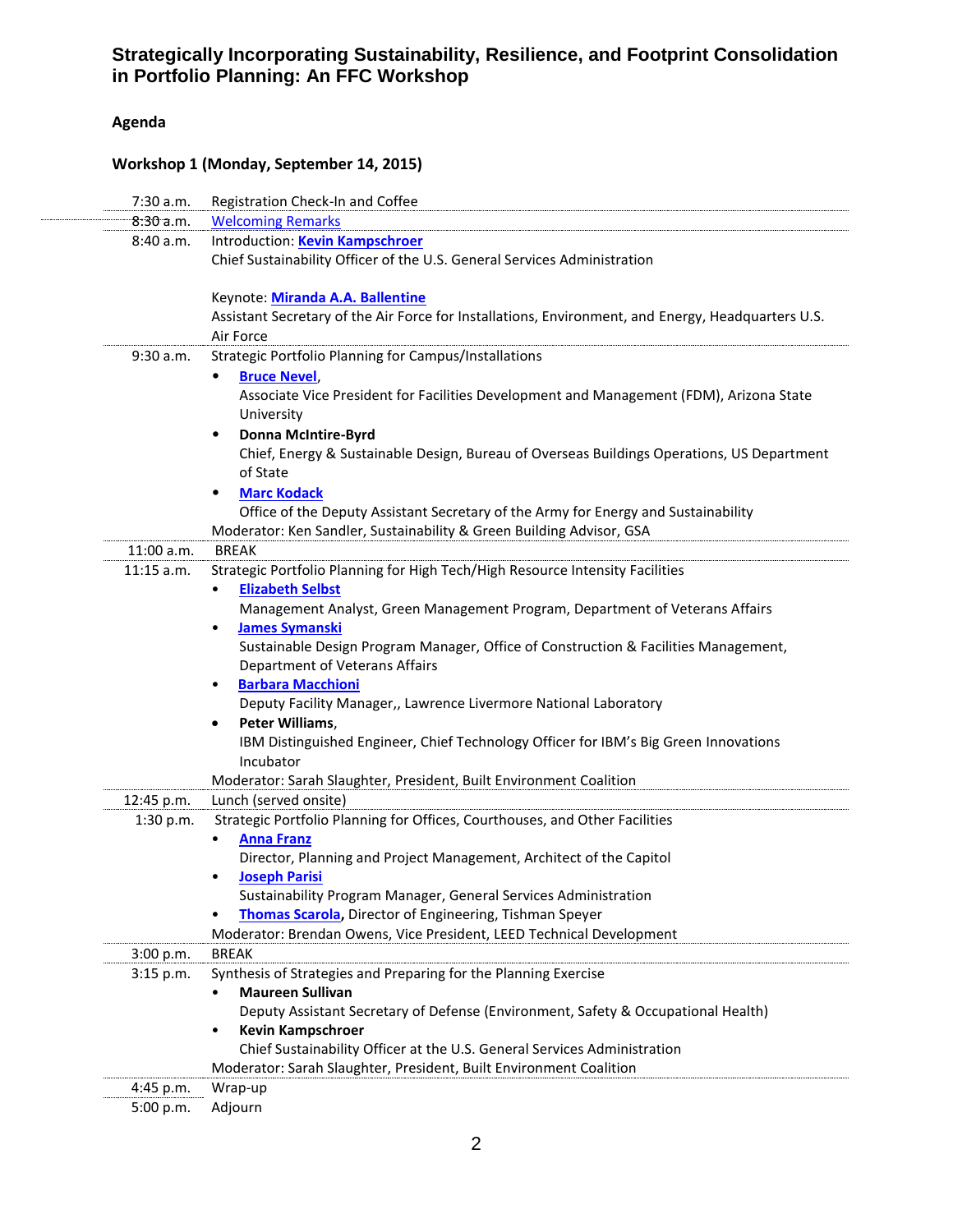### **Workshop 2 (Tuesday, October 27, 2015)**

The goal of the second workshop will be to discuss application of highlighted strategies from first workshop and formulate some approaches for moving forward to prioritize of mandates and requirements, address regional differences, identify relevant technology, and address needs for codes and standards, budgeting, research and methods of deployment. Lastly, the workshop will discuss policy and organizational challenges and opportunities.

|                   | 8:30 a.m. Registration Check-In and Coffee                                         |
|-------------------|------------------------------------------------------------------------------------|
|                   | 9:00 a.m. Review of strategic approaches, practices, and tools from first workshop |
| 10:30 a.m. BREAK  |                                                                                    |
|                   | 11:00 a.m. Outline of Planning Exercise                                            |
|                   | 12:00 a.m. Lunch (served onsite)                                                   |
|                   | 1:00 p.m. Planning Exercise                                                        |
| 3:50 p.m. BREAK   |                                                                                    |
|                   | 4:00 p.m. Policy/organizational challenges and opportunities                       |
| 5:30 p.m. Adjourn |                                                                                    |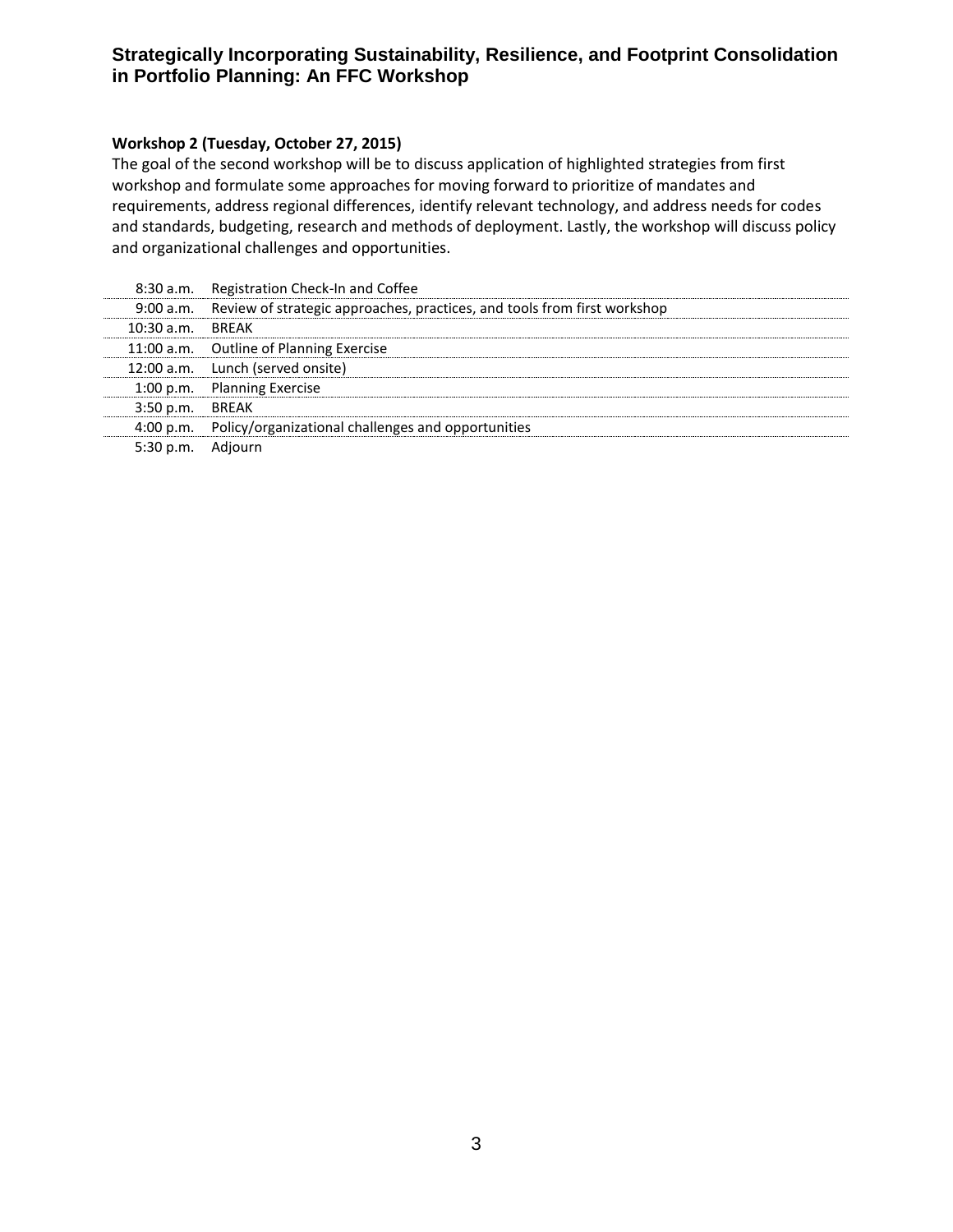#### **Speaker Bio's**



#### **Kevin Kampschroer Director, Office of Federal High-Performance Green Buildings Chief Sustainability Officer of the U.S. General Services Administration**

Kevin Kampschroer is the Chief Sustainability Officer at the U.S. General Services Administration (GSA), and the Director of the Office of Federal High-Performance Green Buildings. He manages all sustainability work at the GSA, including its commitment to reduce greenhouse gas emissions by 53--76% by 2025. He has created the framework for which GSA responds to the challenges of greenhouse gas emissions reductions and of the American Recovery and Reinvestment Act's mandate to move GSA's Federal building inventory toward high-performance green buildings.

He has devised a challenge for companies to dramatically improve the government's ability to achieve deep retrofits through Energy Savings Performance contracts—which has doubled the amount f energy conservation from these contracts. His team manages the government's implementation of a comprehensive improvement in the training and certification of facility managers and personnel across the entire Federal government (Federal Buildings Personnel Training Act of 2010). He is GSA's Senior Climate Adaptation Official, and leads the agency in planning for climate change risks.

Mr. Kampschroer was the Project Manager for the Ronald Reagan Building & International Trade Center (344 M2), and he has lectured at various universities such as MIT, Harvard, Georgia Tech, and Yale. His most recent publication as a contributing author is the first medical study showing the link between building characteristics on office worker stress and heart function-which showed the beneficial results of good lighting, natural light and IEQ. He has worked for GSA for over 39 years and is a graduate of Yale University.



### **Miranda A.A. Ballentine Assistant Secretary of the Air Force for Installations, Environment, and Energy, Headquarters U.S. Air Force**

Miranda A.A. Ballentine is the Assistant Secretary of the Air Force for Installations, Environment, and Energy, Headquarters U.S. Air Force, Pentagon, Washington, D.C. Ms. Ballentine is responsible for the oversight, formulation, review and execution of plans, policies, programs and budgets for installations, energy, environment, safety and occupational health.

Prior to assuming her current position, Ms. Ballentine served as the Director of

Sustainability for Global Renewable Energy and Sustainable Facilities at Walmart Stores, Inc., one of world's largest, most complex, global organizations (\$450 billion revenues). In this role, she developed and executed global strategies to reduce operating expenses in over 10,000 facilities in over 25 countries. Through acceleration of renewable energy, energy efficiency, and sustainability, Ms. Ballentine identified over \$1 billion in potential annual expense reductions and 9 million metric ton of potential avoided GHG emissions.

Prior to joining Walmart, Ms. Ballentine was Vice President for Investor Analysis and Chief Operating Officer at David Gardiner & Associates, where she informed multi-million dollar investment decisions by analyzing companies' off-balance sheet risks and opportunities, including climate and energy programs, environmental management, labor relations, diversity, and corporate governance.

Ms. Ballentine previously served as the chair of the World Economic Forum's Global Growth Action Alliance's Renewable Energy Working Group, as well as a number of non-profit boards, including the Sustainability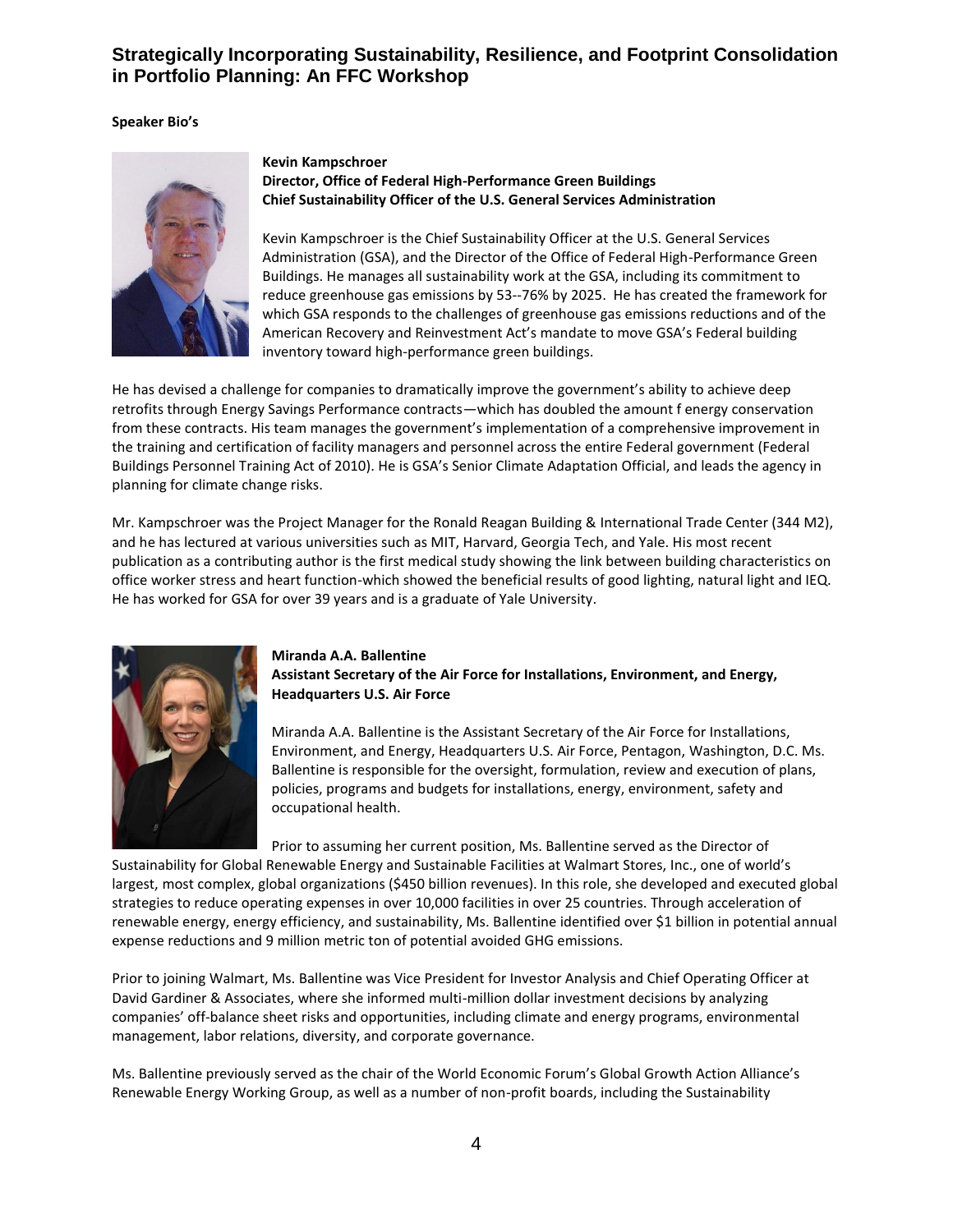Consortium's External Relations Committee; the NetImpact Corporate Advisory Council; and the George Washington University's Institute for Sustainability Research, Education, and Policy Advisory Board. In 2013, Ms. Ballentine was selected by the World Economic Forum for membership in its Forum of Young Global Leaders. Ms. Ballentine also serves as a guest lecturer at a number of national business schools, including Duke University, University of North Carolina, and George Washington University.

#### EDUCATION:

1996 - Bachelor of Science Degree in Psychology, Colorado State University, Magna cum Laude 2004 - Master of Business Administration in Environmental Management & Policy and International Business, George Washington University



**Bruce Nevel, P.E. Associate Vice President, Facilities Development and Management Arizona State University**

Bruce Nevel serves as the Associate Vice President, Facilities Development and Management (FDM) at Arizona State University. He serves as ASU's Chief Facilities Officer and is responsible for leading the entire facilities organization.

ASU's FDM is responsible for all of ASU's facilities, infrastructure, and grounds, and manages planning, design, construction, renovation, maintenance, and repairs at each of ASU's four campuses and additional sites.

Bruce is an engineer who previously worked as a Civil Engineer Corps Officer in the United States Navy. He received a B.S. in electrical engineering from Tufts University and a M.S. in civil engineering from the University of Florida.



### **Donna McIntire-Byrd Chief, Energy & Sustainable Design, Bureau of Overseas Buildings Operations US Department of State**

Donna McIntire-Byrd serves as Chief of the Energy & Sustainable Design Unit for the Department of State, Bureau of Overseas Buildings Operations. She leads a team of multidisciplinary professionals within the Department who are responsible for greening US embassies and consulates around the world and compiling a greenhouse gas inventory for the Department's ~20,000 building portfolio. Donna's team produced the Guide to Green Embassies: Eco-Diplomacy in Operation, which has proven to be an invaluable tool for U.S. embassies and consulates to improve performance and build a stronger environmental

platform for the Department. In her recent role as Buildings & Climate Change Officer for the United Nations Environment Program (UNEP), Donna facilitated the launch the Common Carbon Metric for measuring energy efficiency and reporting greenhouse gas emissions from building operations – a global tool to establish performance baselines for building stock by type and climate region. She also participated in the development of the chapter on buildings in UNEP's recent publication on the Green Economy. Donna is known for designing the very 1st LEED® v1.0 Platinum project for the Chesapeake Bay Foundation during her tenure with the architectural and engineering firm, Smith Group and her work for the US Green Building Council, where she administered the LEED® Green Building Rating System. She is an Architect, LEED® Accredited Professional, and Certified Carbon Reduction Manager with a Bachelor of Science and Masters in Architecture.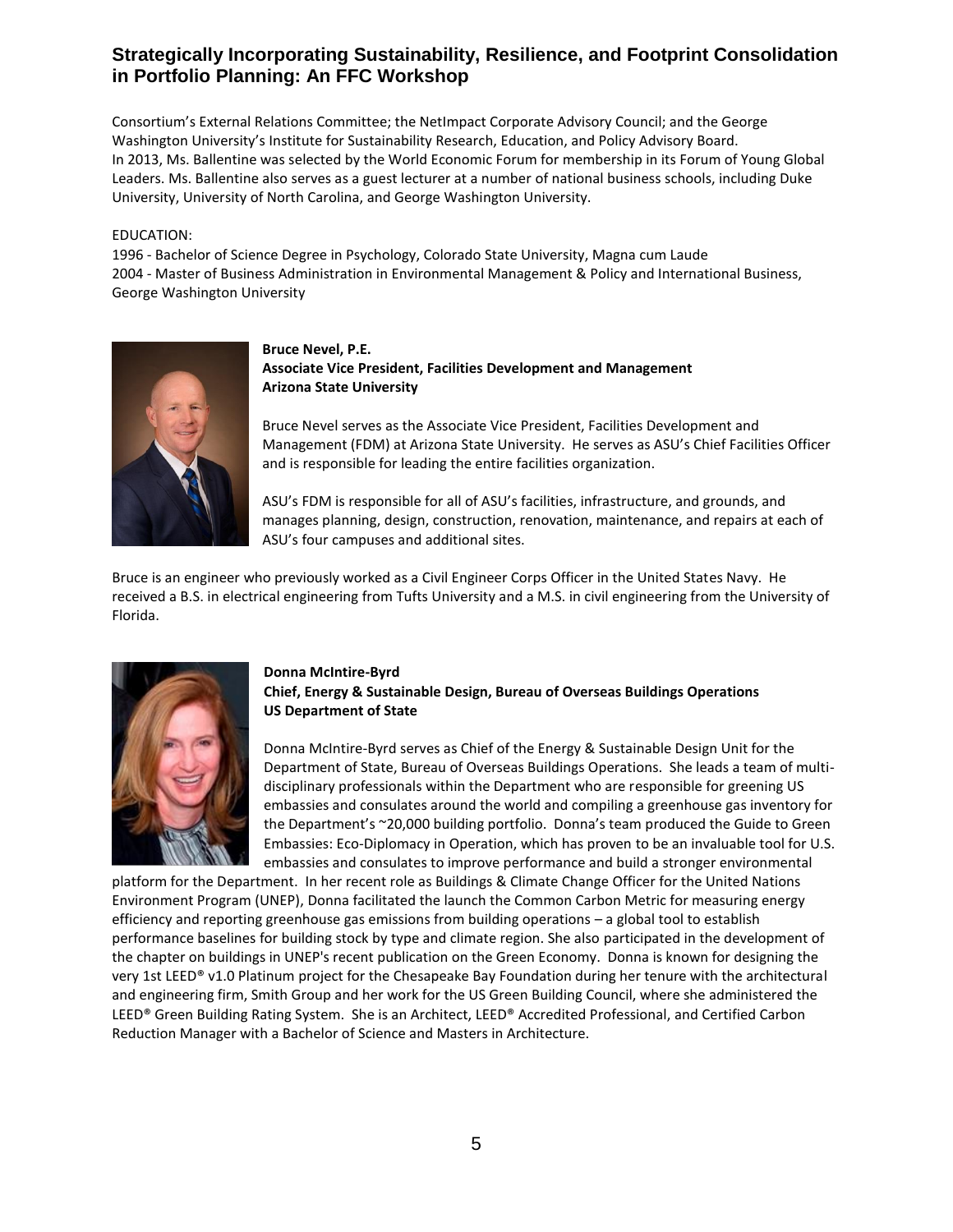

### **Marc Kodack, PhD Environmental Protection Specialist Office of the Deputy Assistant Secretary of the Army for Energy and Sustainability**

Marc Kodack currently works in the Office of the Deputy Assistant Secretary of the Army for Energy and Sustainability. His main responsibility is to provide support to Army senior leaders in areas such as water security, sustainability, and measuring organizational performance. In 2014 he completed a six month detail in what is now the Office of the Chief Federal Chief Sustainability Officer, Council on Environmental Quality, Executive Office of the President. While he was there he worked on climate change adaptation, green infrastructure, the California drought, an update to the Guiding Principles for High

Performance and Sustainable Buildings, and water policy. He holds a Ph.D. in Anthropology from the University of California, Santa Barbara. He is a 2009 graduate of the National War College at the National Defense University with a Master's of Science in National Security Studies.



### **Elizabeth Selbst Management Analyst, Green Management Program Department of Veterans Affairs**

Elizabeth Selbst is a Presidential Management Fellow and serves as the Sustainable Buildings Program Manager at the Department of Veterans Affairs. Prior to joining VA, Ms. Selbst worked to integrate habitat restoration, water quality improvement, and regionalscale watershed planning for the Southeast New England Coastal Watershed Restoration Program at the New England regional office of the Environmental Protection Agency. Ms. Selbst holds master's degrees in environmental economics and public policy from Duke University.



#### **James Symanski**

**Sustainable Design Program Manager, Office of Construction & Facilities Management U.S. Department of Veterans Affairs**

James Symanski, Jr., is Sustainable Design Program Manager for the U.S. Department of Veterans Affairs' (VA) Office of Construction & Facilities Management (CFM). He is responsible for the development of sustainable design and construction standards for VA facilities. Mr. Symanski is a registered Professional Engineer (P.E.), Certified Energy Manager (CEM®), and Leadership in Energy and Environmental Design Accredited Professional (LEED AP). He is a graduate of the United States Military Academy and holds master's degrees in civil engineering and business. He is a veteran of the United States

Army.

#### **Barbara Macchioni Deputy Facility Manager Lawrence Livermore National Laboratory**

Barbara Macchioni is the Lawrence Livermore National Laboratory's Computation Directorate Deputy Facility Manager supporting the Advanced System Simulation Computing (ASC) initiatives. Barbara has a B.S. in Mechanical Engineering from San Diego State University, and is responsible for managing the facilities and infrastructure that house the Laboratory's high performance computing support and supercomputing systems. She has 10 years of experience in multiple engineering and facility management roles, including four years as a research and development facility manager in the National Ignition Facility & Photon Science Directorate at LLNL.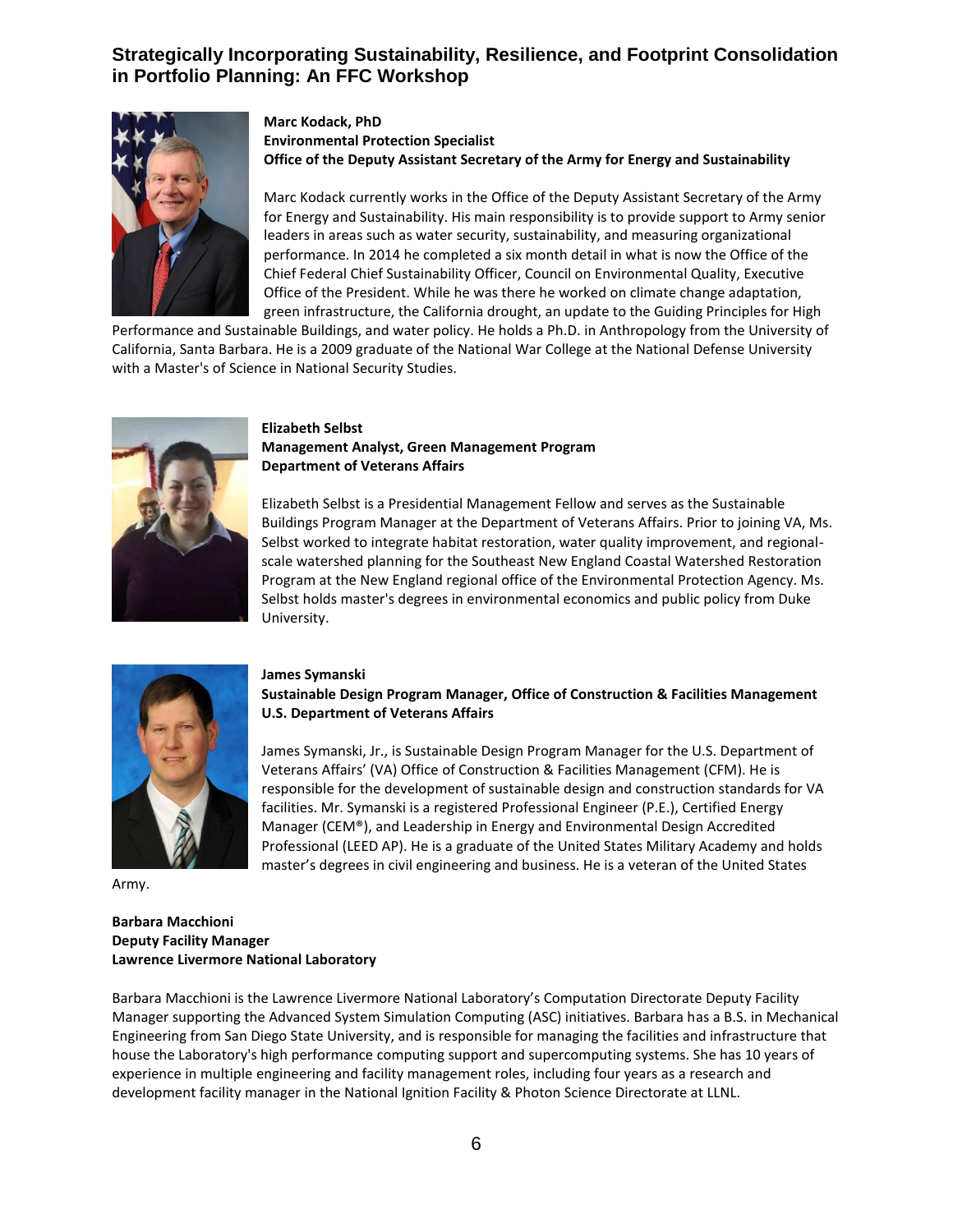

#### **Peter Williams , PhD IBM Distinguished Engineer Chief Technology Officer for IBM's Big Green Innovations Incubator**

Dr. Peter Williams is the Chief Technology Officer, Big Green Innovations, at IBM. His focus areas are resilience to natural disasters and chronic stresses; Smarter Cities; and cloud computing for government. He has had a major role in developing the intellectual foundation for IBM's "Smarter Planet" and "Smarter Cities" initiatives, and in identifying and integrating their technological components - both IBM-originated and from outside the company.

Dr. Williams holds the title of IBM Distinguished Engineer, and is also a visiting lecturer on Smarter Cities and Communities at Stanford University. By background, he is a strategy and change consultant with well over 20 years' experience of bringing technology and business issues together to develop novel solutions and business models. He holds or co-holds, or has pending, 9 US patents. A native of the UK, he has lived in California since 1999, and is married with three children. His PhD was awarded by the School of Management at the University of Bath, England, in 1986.



#### **Anna Franz Director, Planning and Project Management Architect of the Capitol**

Anna Franz leads a central support organization providing planning, design, project and construction management, in-house construction, preservation, and sustainability and energy management to the U.S. Capitol, House Office Buildings, Senate Office Buildings, Library of Congress, U.S. Botanic Garden, and other Agency jurisdictional facilities. Dr. Franz's federal career in facilities and program management includes overseeing the planning, development and implementation of capital projects for the United States Navy Department Civil Engineer Corps, Department of Justice, Smithsonian Institution and the

National Institutes of Health. Current projects include: U.S. Capitol Dome Restoration, Stone Restoration Projects at the Russell Senate Office, U.S. Capitol and U.S. Supreme Court Buildings, Cannon House Office Building Renewal, Capitol Power Plant Refrigeration Plant Revitalization Program, Cogeneration, Library of Congress Book Modules 3, 4 and 5, Bartholdi Fountain and Park Restoration and National Garden.

Dr. Franz holds a Master of Architecture from The University of Texas at Austin and Doctor of Philosophy from The George Washington University. She is a registered architect in Virginia and member of the American Institute of Architects. Awards include The Architect's Citation Award, General Services Administration Honor Award in Preservation and Conservation and Attorney General Special Commendation Award. She participates in the Advisory Council on Historic Preservation and Construction Industry Institute (CII), and served as the CII Chair in 2014.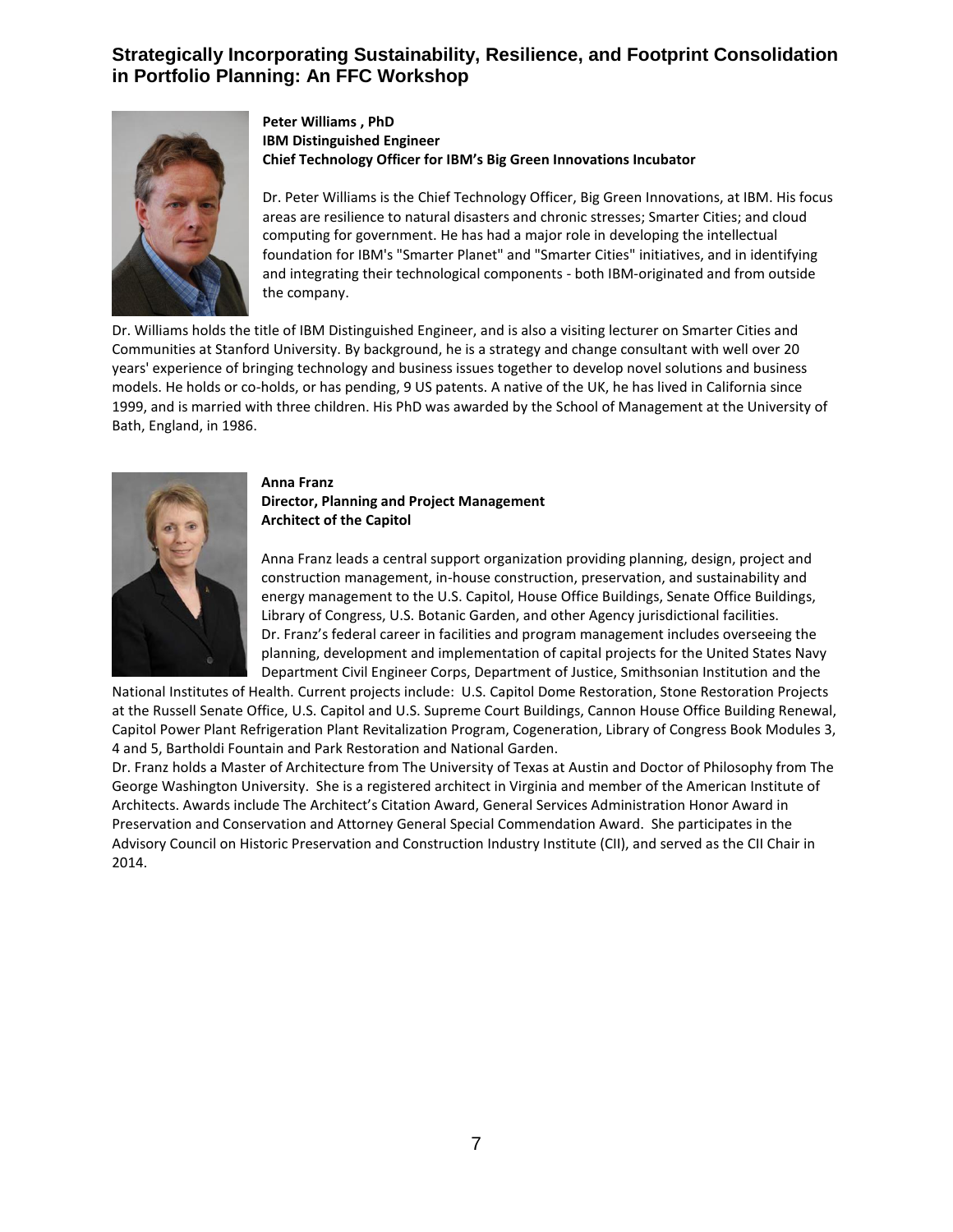

**Joseph Parisi Sustainability Program Manager General Services Administration** 

Joseph Parisi serves as the Sustainability Program Manager for the US General Services Administration MidAtlantic Region. He has recently completed a temporary detail to the GSA Public Buildings Service Office of the Chief Greening Officer as a national program manager.

Joe is responsible for the interpretation and implementation of sustainability policy across all PBS business lines and serves as an internal subject matter expert and resource for GSA

as well as its customer agencies. This includes collaboration on large and small design and construction projects, ongoing building operations and maintenance, leasing and contracting activities as well as asset planning.

Joe comes from an engineering background and holds a B.S. in Mechanical Engineering from Villanova University and an M.S. in Sustainable Design from Philadelphia University.



**Thomas Scarola Director of Engineering Tishman Speyer**

Mr. Scarola has over 40 years of experience in the construction industry. He joined Tishman Speyer in 2002 and currently serves as the Director of Engineering. Prior to joining Tishman Speyer he was a senior project manager for AMEC/Morse Diesel, where he oversaw large MEP projects in New York, including the Rose Center of Space and Earth at the American Museum of Natural History and a major infrastructure renovation at the Museum of Modern Art (MoMA). As Director of Engineering, he is responsible for overseeing the development and implementation of TS Standards for all projects. Recent responsibilities include assisting

two major financial institutions, Goldman Sachs and Citibank, as a development manager on domestic and international projects as well as working on Tishman Speyer projects in India, China, Brazil, Germany, New York, Washington, DC, Chicago and Boston. This involves establishing program requirements and sustainability goals and overseeing public funding initiatives and monitoring each project through design, budgeting, bid and award, construction, commissioning and turn-over.

Mr. Scarola has worked with major engineering firms throughout the world. Key in his role is to lead the development team during concept and schematic design in the selection of systems, equipment configuration and the analysis of energy efficiency measures based on computer modeling and life cycle costing. His experience in Advanced Commissioning, Building Management Systems (BMS) and building operations provides up front implementation of years of lessons learned. His present challenge has been working with technology software firms to develop a communication exchange protocol between BIM and various Facilities Maintenance programs.

Mr. Scarola is a registered LEED Accredited Professional and has served on numerous committees and boards. He served two terms as a Board Member of the US Green Building Council, was Vice Chairman of the LEED for New Construction Committee, on the LEED Steering Committee, on sub-committees on energy and commissioning and was a member for the LEED Technical Committee. He worked with the Clinton Foundation in helping to develop their Existing Building Retrofit Program, with the EPA in the analysis of their Energy Star Portfolio program, on the Department of Energy's Commercial Real Estate Energy Alliance Executive Roundtable and was a Member of the Real Estate Roundtable's Sustainability Policy Advisory Committee. He served on the Advisory Committee on Sustainability for the New York City Building Department, the Real Estate Board of New York Sustainable Urban Development Committee, the Urban Land Institute NY Sustainable Building Council, on the Governor of New York's Renewable Energy Task Force and the USGBC NY Green Codes Task Force Advisory Committee to the NYC Mayor's Office. Mr. Scarola holds an engineering degree from the University of Notre Dame.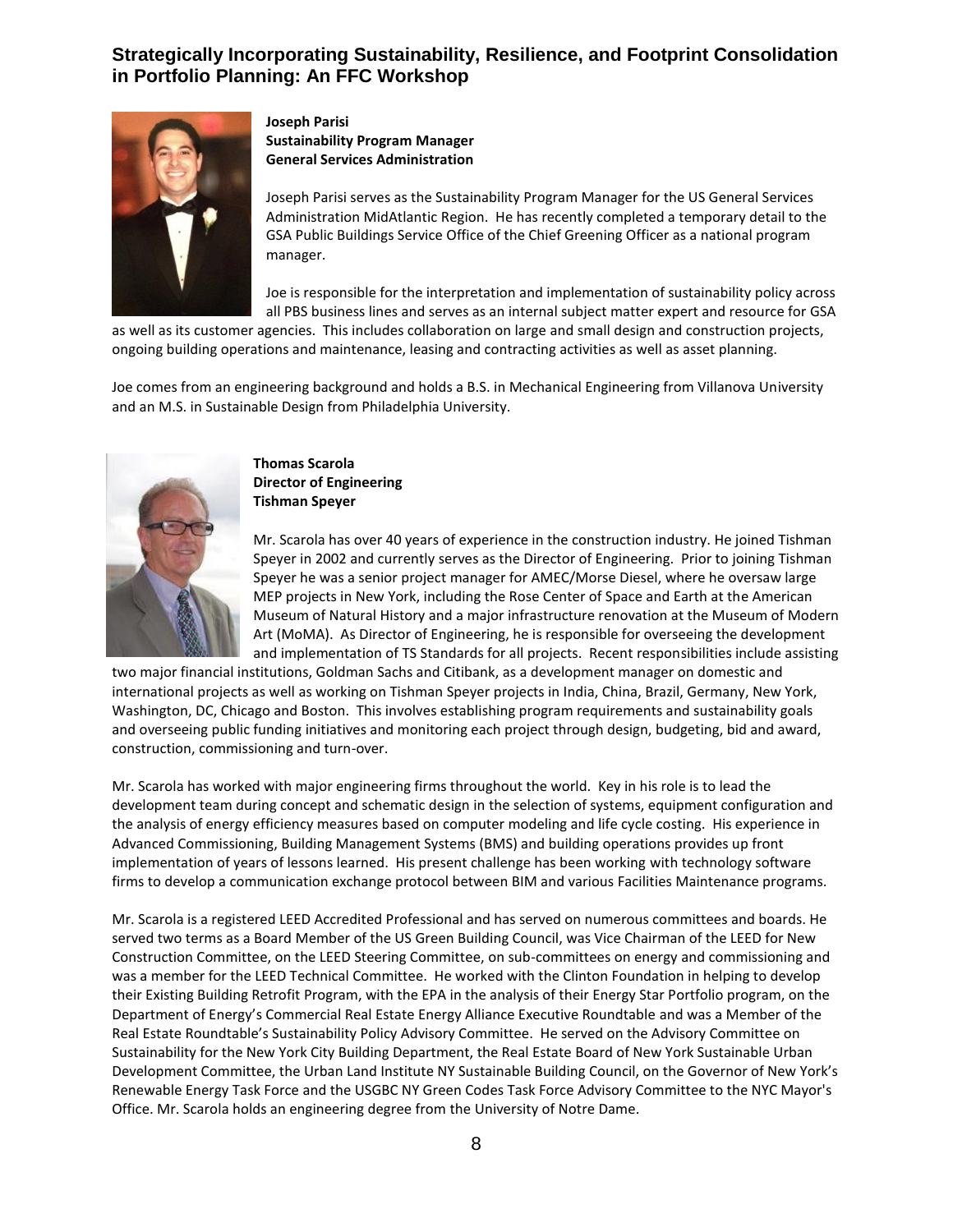

### **Maureen Sullivan Deputy Assistant Secretary of Defense (Environment, Safety & Occupational Health)**

Ms. Sullivan is responsible for DoD's policies and programs related to compliance with environmental laws; management of natural and cultural resources; cleanup of contaminated sites; safety & occupational health; fire and emergency services; green/sustainable buildings; installation emergency management; international environmental compliance and cleanup efforts; climate change adaptation planning; strategic sustainability planning; planning to address emerging contaminants; and international defense environmental cooperation. Additionally, Ms. Sullivan is responsible

for the DoD Native American program, oversees the Armed Forces Pest Management Board, the DoD Explosives Safety Board, and the Strategic Environmental Research and Development Program/ Environmental Security Technology Certification Program. For the past 23 years, Ms. Sullivan has served in various leadership positions as a member of the Office of the Secretary of Defense environmental staff and currently represents the Department of Defense on the White House Climate and Natural Resources Working Group and the White House Pollinator Task Force.

#### **Moderators:**



### **Sarah Slaughter President, Built Environment Coalition**

Dr. Sarah Slaughter is President of the Built Environment Coalition, and currently serves on the U.S. Green Building Advisory Committee. She was recently a Visiting Lecturer in the MIT Department of Urban Studies and Planning, the Associate Director for Buildings and Infrastructure in the MIT Energy Initiative, faculty head of the Sustainability Initiative in the MIT Sloan School of Management, and previously the founder and CEO of MOCA Systems, Inc. She was a MIT professor in the Department of Civil and Environmental Engineering, and earlier was a Lehigh University professor of Civil and Environmental Engineering. Dr. Slaughter is a member of the National Academy of Construction, and an Associate Member

of the National Academy of Sciences, Engineering, and Medicine. She serves on the Board of Directors for Retroficiency, Inc., and the Charles River Watershed Association. She received her PhD, SM, and SB from the Massachusetts Institute of Technology.



#### **Ken Sandler**

### **Sustainability & Green Building Advisor, Office of Federal High-Performance Green Buildings**

#### **U.S. General Services Administration**

Ken Sandler is a Sustainability and Green Building Advisor for the Office of Federal High-Performance Green Buildings, where he manages demonstration projects, best practices development and outreach to green

the Federal building portfolio. His research at GSA has included analyzing energy efficiency options for Fort Carson Army Base as part of the Army's Net Zero Initiative and green roof benefits and challenges. Sandler serves as Co-Chair of the Interagency Sustainability Working Group (ISWG), facilitates GSA's Green Building Advisory Committee, and

represents GSA to the President's Pollinator Health Task Force. Sandler brings over 20 years' experience in sustainability, including as Founder and Co-Chair of EPA's Green Building Workgroup. In 2003, he drafted a report on Federal green building that has served as the basis for Federal legislation. He also helped develop the Guiding